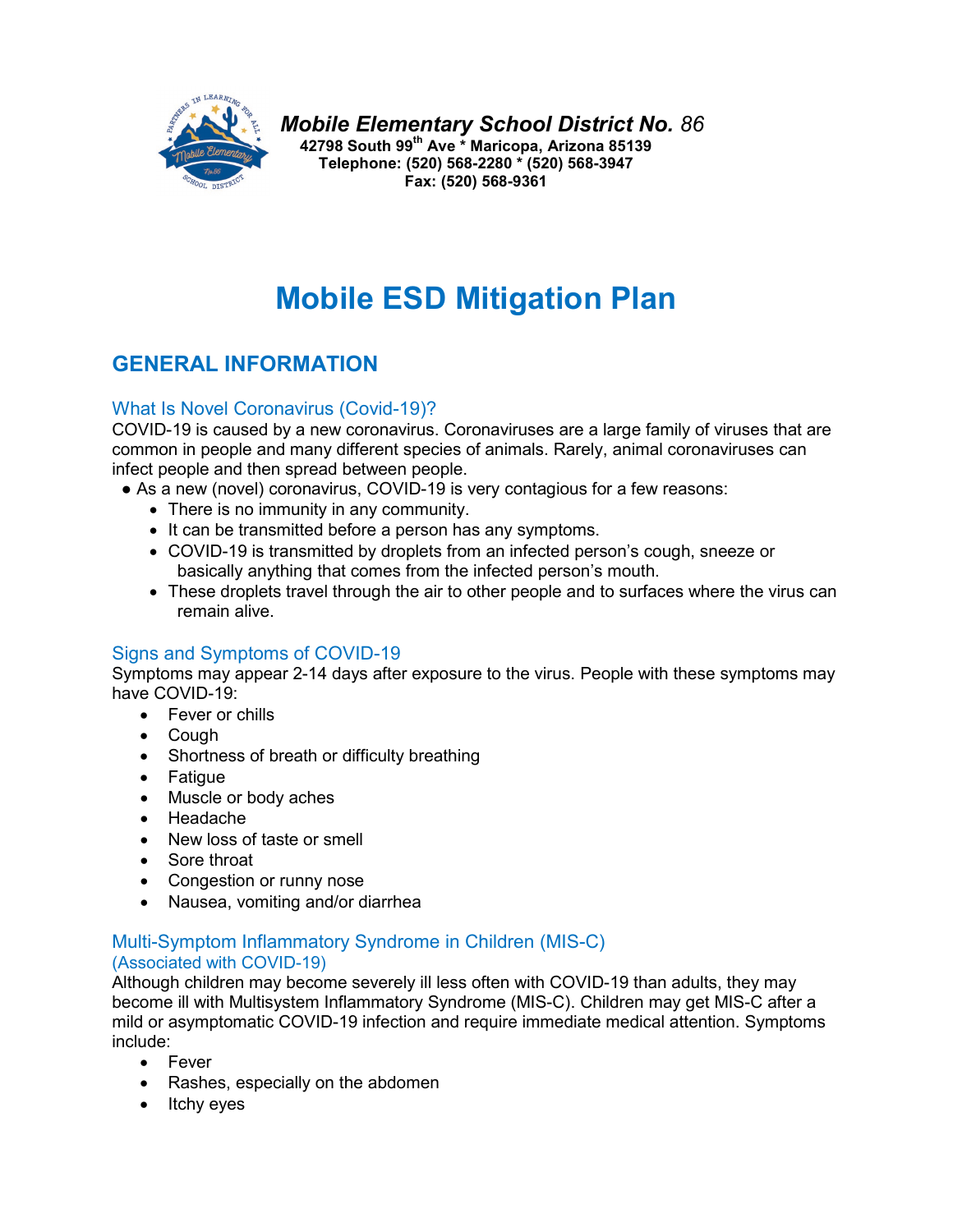- Abdominal pain and/or diarrhea
- Skin discoloration, pale blue, may particularly affect the toes.
- Fatigue
- Headache

## **GOAL OF MITIGATION PLAN**

The goal of planning for and managing infection during a Pandemic is twofold:

- 1. Prevent the spread of infection
- 2. Keep students and staff safe

As school reopens for the 2020-2021 school year, it is important to address all methods to decrease the possibility of infection and keep the students and staff safe from infection such as:

- Cleaning and Disinfecting
- School rules and practices to decrease the spread of infection
- Plans for school operations should there be a case of COVID-19

## **Prevention Protocols**

## **HEALTH AND CLEANLINESS**

#### *Cleaning and Disinfecting*

Before school begins, all school classrooms will be thoroughly cleaned and disinfected, including, but not limited to cupboards, flat surfaces, desks and chairs. All disinfecting products used will kill most, if not all bacteria, fungi, and viruses.

Cleaning will be performed frequently throughout the day by wiping down hard surfaces with soap and water or a sanitizer. This will clean dirt and many bacteria that are on the surface. Cleaning or sanitizing of door handles and push bars will also be performed throughout the day.

Disinfecting needs to be done less often, but will be performed at least once at the end of each day. This includes wiping down hard surfaces with a disinfectant provided by the school environmental services.

All cleaning supplies used at individual campuses will be reviewed to assure they have adequate cleaning and disinfecting power. The goal is to effectively remove most or all microbes during cleaning/disinfecting.

On a daily basis classroom will be cleaned and disinfected, including:

- Desk chairs
- Desk tops
- Door Handles
- Vacuuming or Wet Mopping will be completed as needed
- Counters and hard surfaces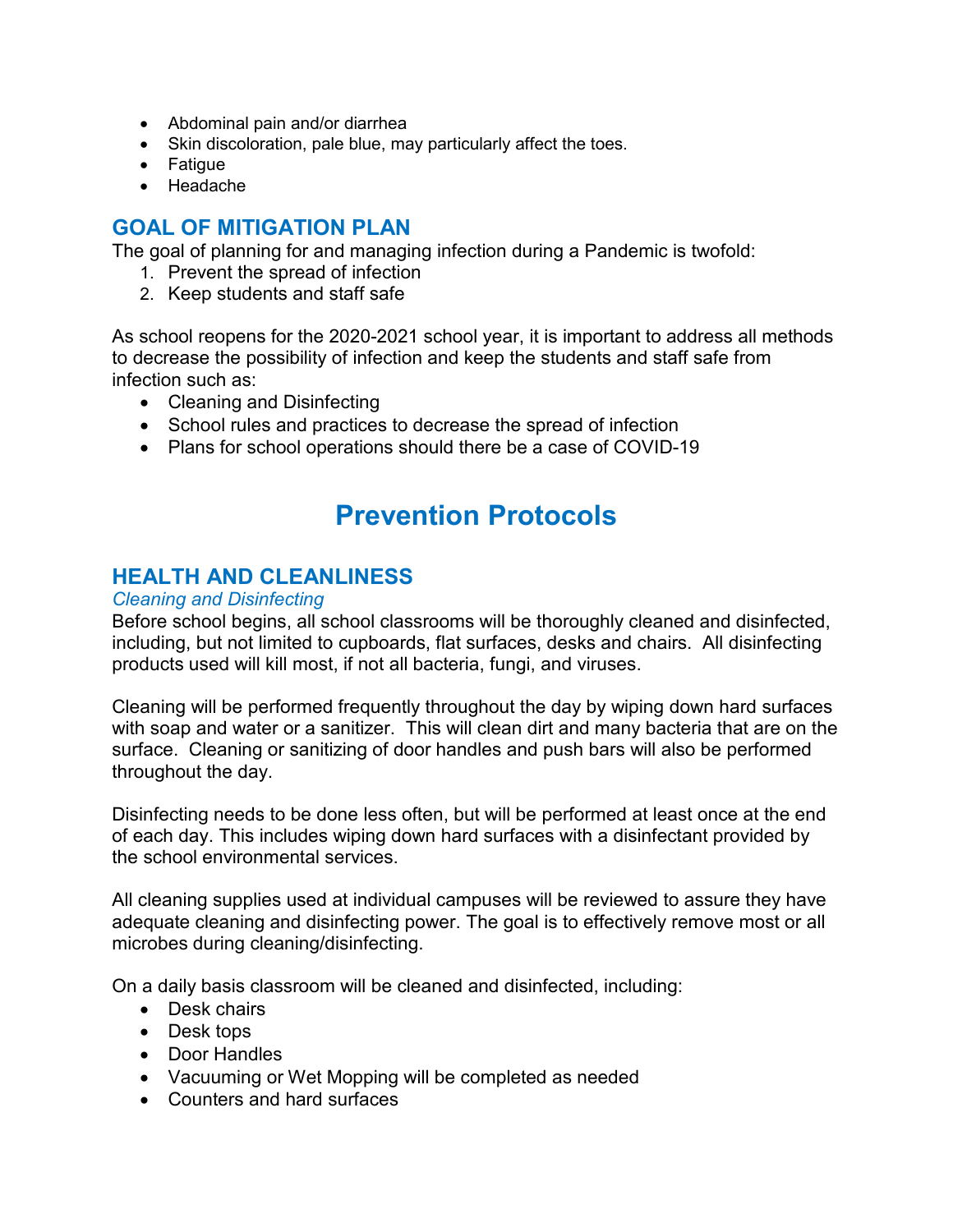#### Additional Measures

- No soft toys or stuffed animals since they cannot be disinfected
- Books, school supplies, and lesson materials will not be shared. Each student will have his or her own school supplies, books, and lesson materials.

#### Disinfecting After COVID-19 in School

If there is a COVID-19 diagnosis of a student or staff member, the school will be closed for 48 hours for disinfecting. Students will distance learn during the closure.

- The campus will be closed for 24 hours before disinfecting to prevent any droplets from infecting the cleaning staff.
- All areas will be cleaned and disinfected.

#### Classroom Infection Control

Each classroom will have a box with the following items in order to maintain a clean and safe classroom. The items each classroom will have are:

- Hand sanitizer. Each classroom will have a gallon jug, and each student will have a small bottle at his or her desk
- Aerosol spray disinfectant
- Gloves
- Masks
- Disinfectant Wipes
- 99% Alcohol Spray

Each teacher will be responsible for using disinfecting wipes and spray to clean high touch areas of the classroom several times per day.

#### **Handwashing**

Staff and students are required to wash their hands with soap and water or to disinfect their hands with hand sanitizer throughout the day. Students will be required to wash or disinfect their hands whenever they enter any classroom. Hand sanitizer will be available at the entrance of each classroom and at designated places throughout the classroom. Placement will depend on the specific set-up of each room so the sanitizer is readily available for all students. If students' hands are visibly dirty, they will be asked to wash their hands with soap and water. Office staff will be required to sanitize their hands when they arrive at their work station. This includes leaving their work area for a few minutes and returning to the work area. Needless to say, staff and students will be required to wash their hands with soap and water for 20 seconds after using the bathroom. Student and staff must sanitize or wash hands before eating.

#### Health Screenings

At the beginning of each day, staff and students may have their temperature checked with a no-touch thermometer at designated entry sites at each school. Staff will selfcheck upon entry. Students with a temperature of 99 degrees F. or above will be sent to the Health Office for further evaluation. Staff or students with a temperature at or above 99 degrees F. will be asked to return home until they are fever free for at least 72 hours without the use of fever reducing medications. Students of staff with a positive or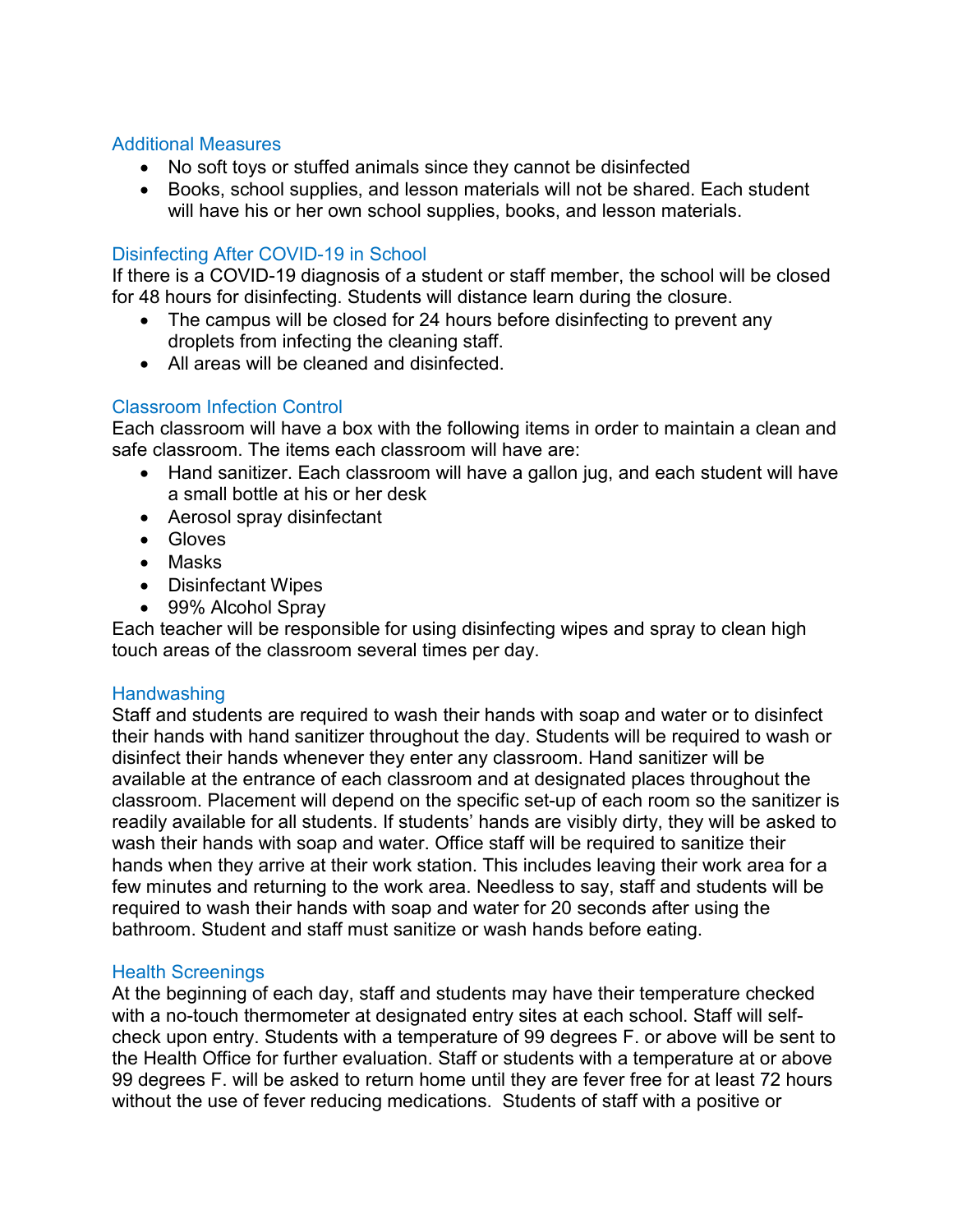suspected case of COVID-19 must stay home for 14 days or until a negative COVID-19 PCR test result is provided to administration.

#### **SOCIAL DISTANCING**

All staff and students will maintain as much social distancing as possible throughout the school/work day. This will require a review of classroom set-up, recess, meals and require students to honor these requirements.

The Front office is closed to visitors and will have a plexi-glass barrier installed around for further staff protection. Hand sanitizer will be placed for easy access by the public in order to sanitize their hands.

Parents and/or student must wait for assistance outside of the office. The office door will remain locked throughout the day. Chairs in the front office will also be placed for proper social distancing.

## **PERSONAL PROTECTIVE EQUIPMENT**

#### *Face Coverings/Masks*

Face Coverings/Masks are required for ALL staff and students in all areas on campus, on the bus, or when using school vehicles. The use of plastic face shields in addition to cloth face coverings or masks is highly encouraged. Use of simple cloth face coverings are meant to protect other people in case the wearer is unknowingly infected but does not have symptoms.

- All employees will be provided with cloth face coverings and will be required to wear a mask at all times on campus, on the bus, when using school vehicles, or when participating in off campus activities during work hours. The only exception is for eating and drinking, or when you are alone in your work area.
- Teachers will teach and reinforce the use of cloth face coverings.
- Students will be provided with a mask if they do not have one. Students will be required to wear a mask at all times on campus, on the bus, when riding in a school vehicle, or when participating in off campus events during the school day. The only exception is for eating and drinking. Masks must be worn during recess and P.E.
- Cloth face coverings should not be used for students younger than 2 years old.

## **SCHOOL ARRIVAL**

Upon arrival at school, students will be checked for proper mask wear and also have temperature checked. Students with temperature over 99 degrees F. will be sent home. Students will go directly to their distanced assigned desk in the cafeteria for breakfast.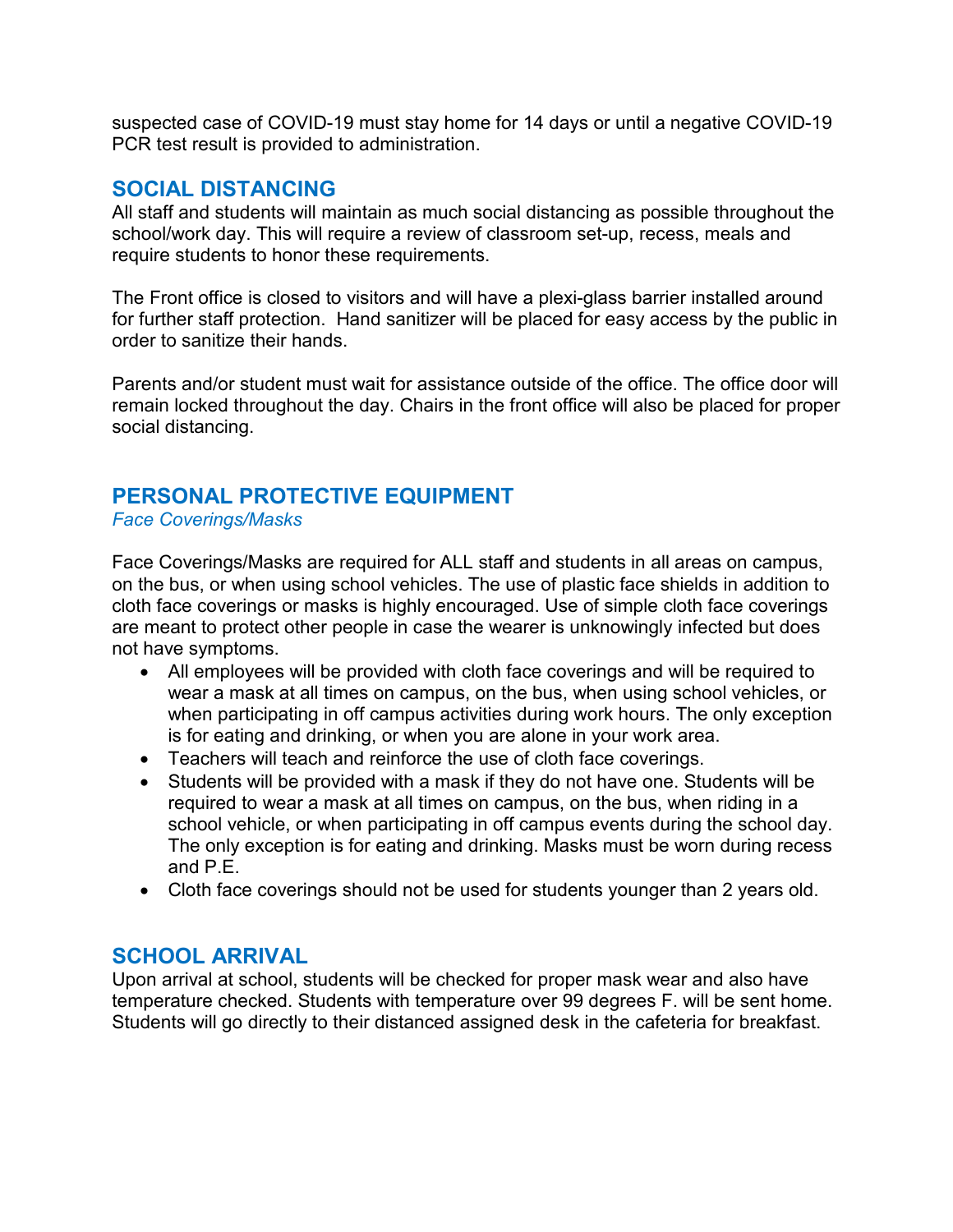#### **SUPPLIES/MATERIALS**

All student belongings will be kept with the student at the desk or placed in an individual cubby as available. Belongings will not be stored in a communal area, such as a coat rack or in a box for lunches. Each child will receive his/her own supplies to be kept at his/her desk. Students' materials and manipulatives will be cleaned after each use.

#### **CLASSROOM ENVIRONMENT**

#### *Classroom Set-Up*

Classrooms will be set up to best maintain social distancing. Guidelines are that whenever possible desks should be at least 6 feet apart or as far apart as possible within the space available. How this is accomplished will be decided by individual classroom teachers in conjunction with administration. Partitions between student desks are required. Students may not participate in group instruction at a table or in group or partner activities.

Each classroom will have an anti-microbial air purifier. When the room is occupied, this purifier must be left on. Air filters will be replaced regularly. Computer Lab is closed. Students may not share computers.

In order to maintain classrooms and all classroom items properly cleaned and disinfected, the following items are not allowed in the classrooms:

- Blankets
- Bean Bag Chairs
- Stuffed animals
- Fabric Sofas
- Manipulatives that cannot be properly disinfected
- Any shared supplies
- Toys from home

## **MEALS**

#### *Breakfast and Lunch*

Each student will be assigned a desk in the cafeteria. The desk is distanced 6 feet apart from any other student. The desk is for that student only. Breakfast and lunch will be brought to the student at the desk and may not share any food. At the conclusion of each meal, students will be dismissed one at a time to throw away trash. Students will be dismissed one a time and line up six feet apart to return to class or for recess.

## **PLAYGROUNDS AND RECESS**

Recess will be held as decided by the teacher of each classroom. Options include having recess outdoors or indoors as space for social distancing is available. The following infection control guidance will be considered during recess:

- No more than 5 students allowed on play structure at a time
- A large field sprayer of disinfectant will be placed next to the library. It is each teacher's responsibility to disinfect equipment and play structure before and after each use.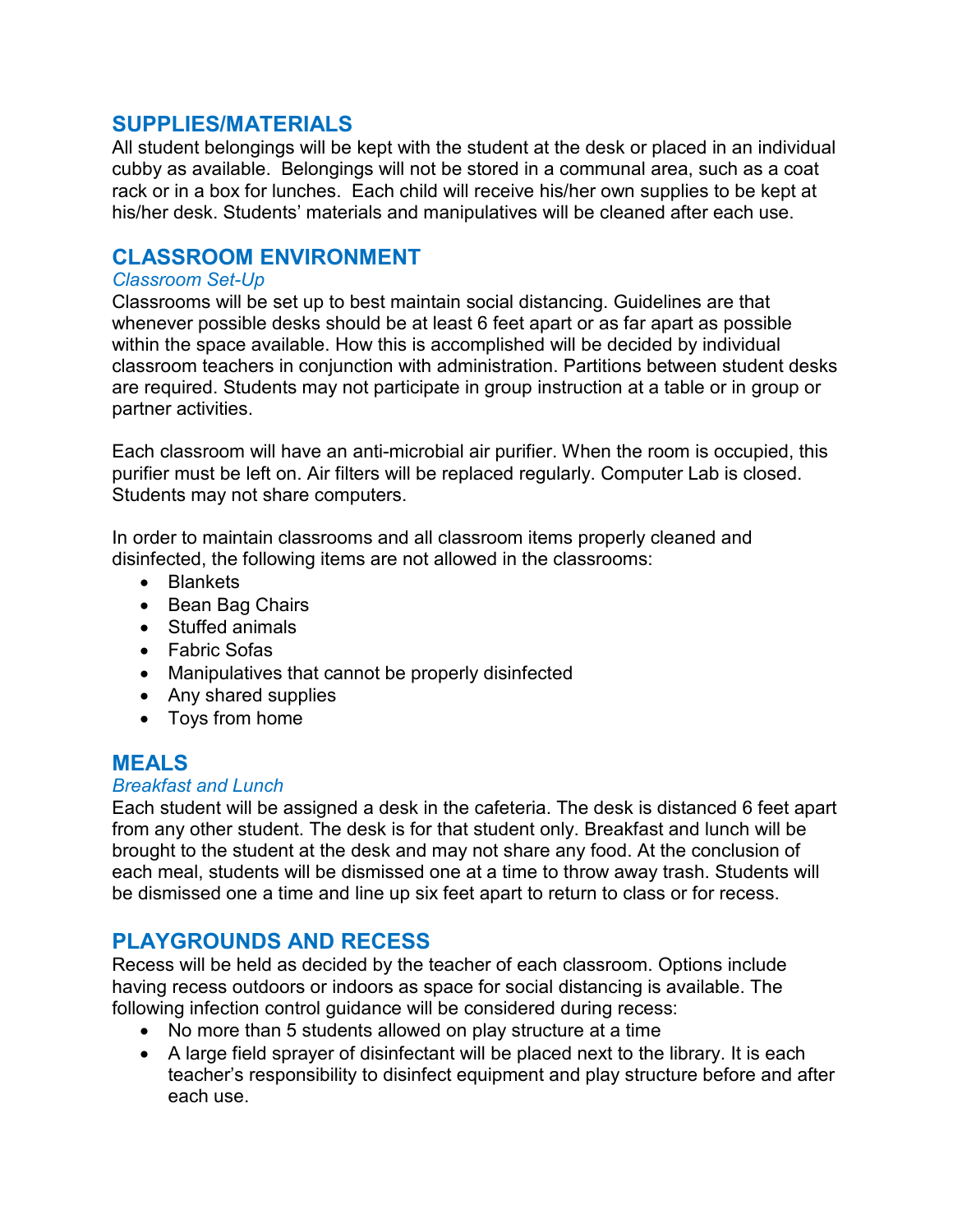- Playground equipment and structure will be disinfected daily at the end of the lunch recess period.
- Students may play together, but they must maintain social distancing and have masks on during recess and at all times while on the playground.
- Swings must be sanitized between each user.
- Equipment may not be shared and must be disinfected between users.

## **SPECIAL AREAS**

*Art and PE*

## *ART*

- Art will be held in the cafeteria, using art on a cart model.
- Students will sit in their assigned desk in the cafeteria.
- Students will not be allowed to share materials.
- Lessons will use minimal supplies; projects may be minimalized to teach the same concept with the fewest materials.
- All projects and their execution need to consider infection control as part of the lesson planning process.
- The teacher is responsible to disinfect materials and desks before and after class.
- Anti-Microbial air purifier must be on during classes.

## *PE*

- PE classes will be held outdoors except for the case of inclement weather.
- PE teacher will allow for frequent hydration. Water bottles will be kept separated.
- Physical Education classes will need to be held with maximum space possible between students.
- Lessons need to be adjusted depending on the amount of space available in order to provide for maximum social distancing.
- Students must wear masks during all PE activities. The teacher will allow for breaks.
- PE will not include any contact sports.

## **BUS SAFETY**

*Bus Operations, Cleaning, and Disinfecting*

- Students must wear masks on the bus, since maximum social distancing will not be possible in this confined space.
- Students will have a temperature check and screening before being allowed on the bus.
- All bus drivers and bus aides will wear masks when students are on the bus.
- Students will sanitize their hands with an alcohol-based hand sanitizer when entering the bus.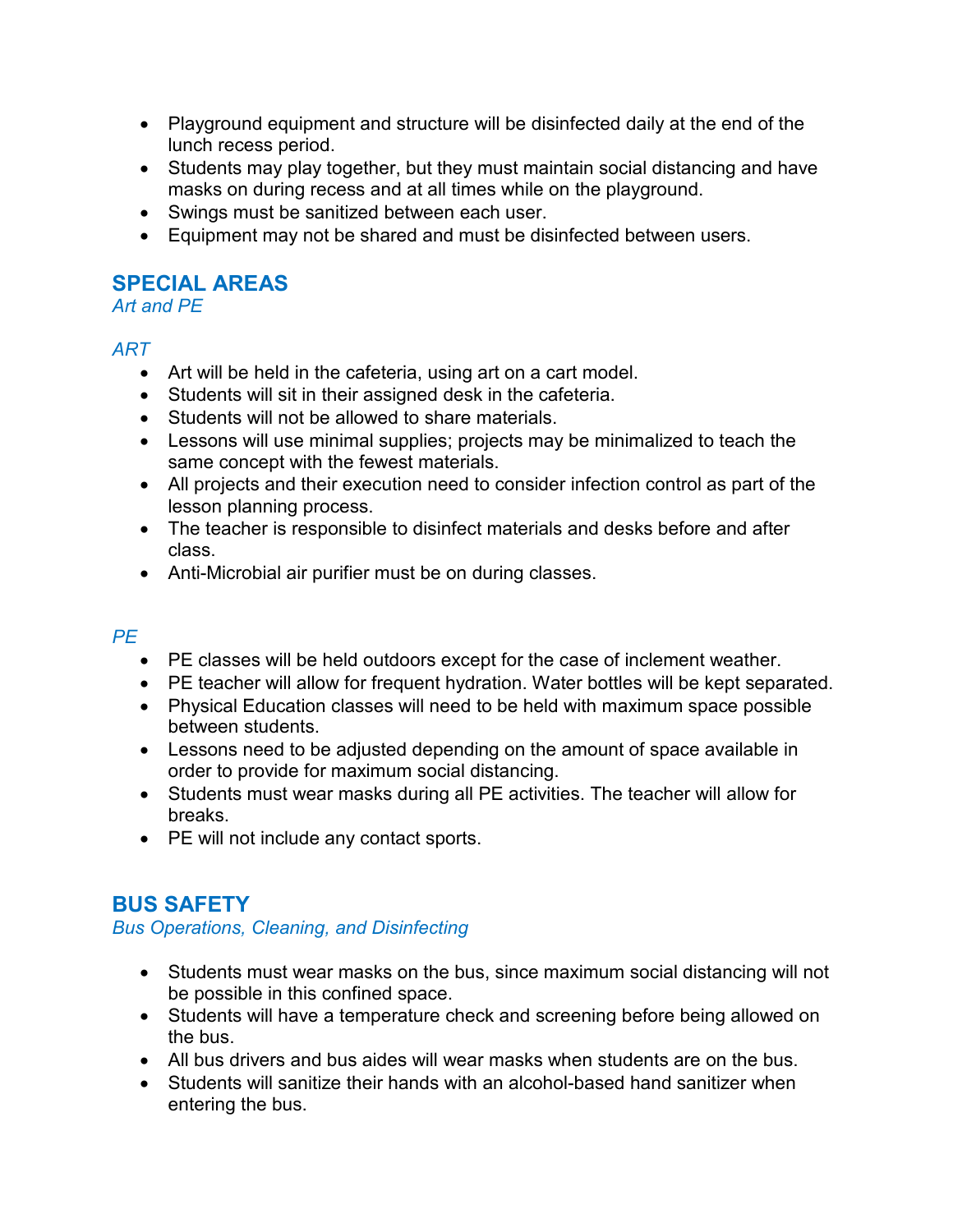- After each route, the bus will be cleaned and disinfected.
- When cleaning and disinfecting the bus, high touch surfaces, including, but not limited to seats, windows, and step rails will be a priority.

## **VISITORS, MEETINGS, GATHERINGS, GROUP EVENTS**

- Any nonessential visitors, volunteers, and activities involving external groups will be limited. Office will be open to guests by appointment only.
- Hand sanitizer will be available at several locations on campus.
- Virtual activities and events will be held in lieu of field trips, student assemblies, school-wide parent meetings, and parent teacher conferences.
- Traditional Events at Mobile Elementary will be on hold until further notice.

## **POSTING SIGNS**

- Signs will be posted in high traffic areas throughout the school to promote safety.
- Signs will be posted at the entrance and classroom doors to promote safe practices.
- Signs will be posted throughout the school to promote social distancing.
- Posters will be placed in bathrooms and classrooms to promote hand washing and other hygiene practices.
- Social distancing guides will be placed at student line areas inside and outside classrooms to help student distance safely.

#### **ARIZONA DEPARTMENT OF HEALTH SERVICES GUIDELINES RESPONDING TO COVID-19 IN SCHOOLS**

#### *What to do When Someone on Site has COVID-19 Symptoms*

Schools should set a low threshold for sending students or staff members home if illness is suspected and encourage the collection of backup emergency contacts. Any of the symptoms listed above that are not related to an already diagnosed condition or illness (as known by the school healthcare personnel) could be COVID-19. The student or staff member may not physically attend school until clearance from isolation criteria have been met or an alternative diagnosis is made. As with other infectious diseases, if a student or staff member develops any symptoms at school, they should be immediately removed from any group setting. They should be placed in a separate room with a face covering on, as tolerated. If a separate room is not available, place the sick student or staff member in a location where they can be at least 6 feet away from others. Staff tending to the care of the sick individual should use appropriate personal protective equipment (PPE) including surgical mask, gloves and eye protection (goggles or face shield). If they are in direct contact with the sick individual, they should wear a gown. Contact the emergency contact for the individual to be picked up from school as soon as possible, ideally within 1 hour. Call 911 if the individual is exhibiting any serious symptoms, including difficulty getting enough air, change in alertness or responsiveness, bluish lips or face. **All household members of someone confirmed or suspected to have COVID-19 should not physically attend school and**